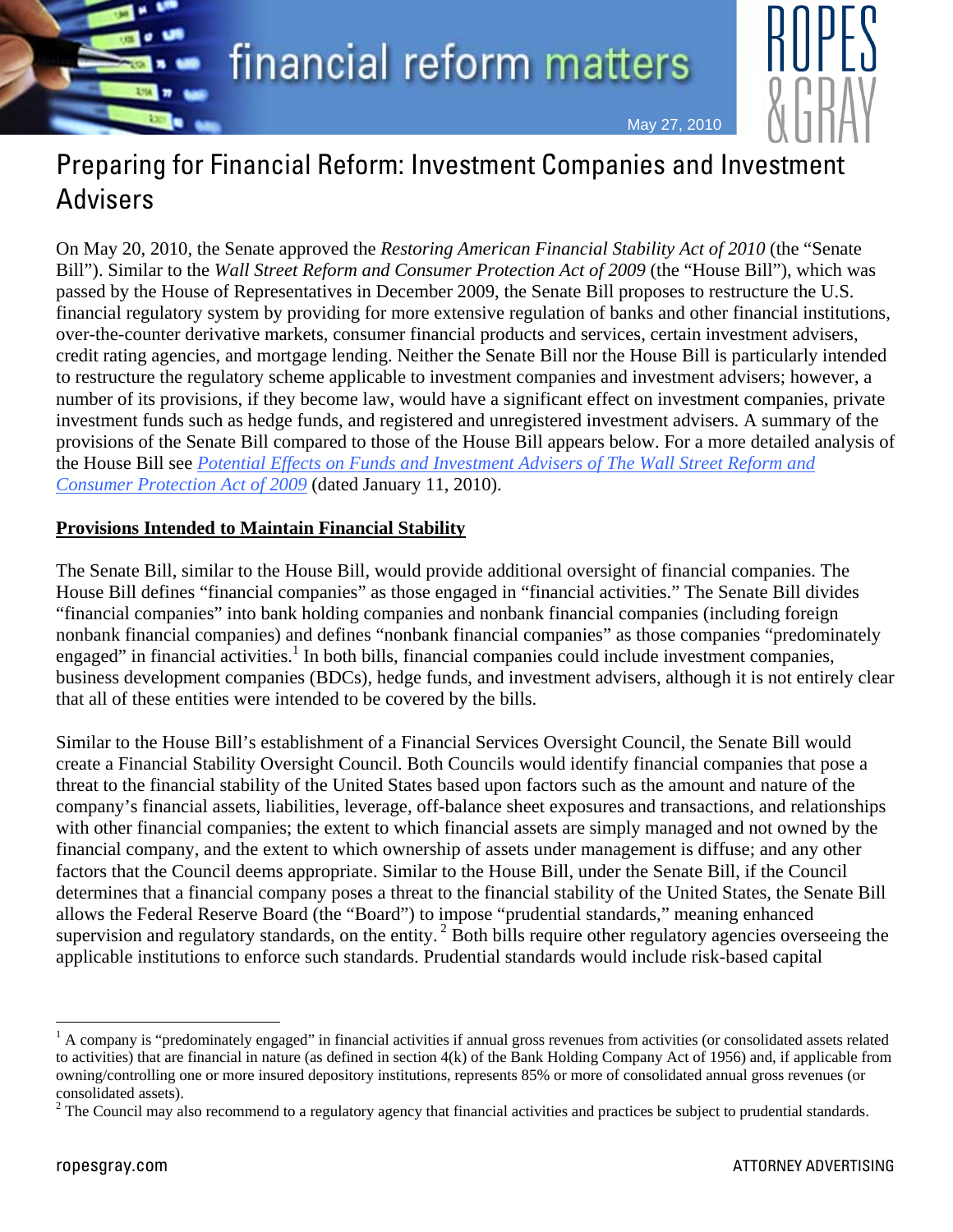requirements and leverage limits,<sup>3</sup> liquidity requirements, resolution plan and credit exposure requirements<sup>4</sup> (*e.g.*, credit exposure to an unaffiliated company may not exceed 25% of capital stock and surplus of the financial company), and concentration limits. Prudential standards may also include a contingent capital requirement (*e.g.*, require a nonbank financial company to maintain a minimum amount of long-term hybrid debt that is convertible to equity in times of financial stress); enhanced public disclosures (*e.g.*, to support market evaluation of the risk profile, capital adequacy, and risk management capabilities of a company); and overall risk management requirements. The Senate Bill also requires the Board to mandate that publicly traded nonbank financial companies that are subject to the new prudential standards establish a risk committee.<sup>5</sup>

Similar to the House Bill, the Senate Bill would create an orderly liquidation fund to facilitate the liquidation of covered financial companies. Unlike the House Bill, however, the orderly liquidation fund established under the Senate Bill would not be pre-funded. Instead, the Federal Deposit Insurance Corporation (FDIC), when necessary, would borrow from the U.S. Treasury, which borrowings would be repaid through repayments from financial companies that received amounts from the orderly liquidation fund and by imposing risk-based assessments on bank holding companies with at least \$50 billion in assets, any nonbank financial companies supervised by the Board, and any other financial companies with at least \$50 billion in assets.

The Senate Bill also provides for the recoupment of compensation from senior executives and directors "substantially responsible" for the failed condition of a covered financial company (which could include a nonbank financial company under the supervision of the Board) of any compensation received during the twoyear period before the FDIC was appointed as the receiver of the financial company.

## **Registration and Reporting Requirements Under the Advisers Act**

Both the House Bill and the Senate Bill include provisions that would substantially alter the registration and reporting schemes under the Investment Advisers Act of 1940 (the "Advisers Act") by requiring investment advisers to certain private funds to register with the Securities and Exchange Commission (SEC). Please read *[Preparing for Financial Reform: Investment Adviser Registration](http://www.ropesgray.com/files/upload/InvestmentAdviser.pdf)* for further information on these new requirements.

## **Regulation of Over-the-Counter Derivatives Markets**

Both the House Bill and the Senate Bill impose new requirements on swap participants and authorize the Commodity Futures Trading Commission and the SEC to regulate certain swap participants. In addition, both

 $3$  Unlike the House Bill, the Senate Bill does not create a carve-out from risk-based capital requirements and leverage limits if the Board determines that such requirements are not appropriate for a financial holding company subject to stricter standards because of such company's activities (such as investment company activities or assets under management) or structure. In addition, the Senate Bill mandates minimum leverage and risk-based capital requirements for companies subject to prudential standards. The Senate Bill provides that Federal banking agencies would develop capital requirements applicable to nonbank financial companies supervised by the Board that address risks arising from significant volumes of activity in derivatives, securitized products, financial guarantees, securities borrowing, and lending and repurchase and reverse repurchase agreements; from concentrations in assets for which values in financial reports are based on models rather than historical costs or prices deriving from deep and liquid two-way markets; and from concentrations in market share for activities that would substantially disrupt financial markets if the entity ceases the activity. 4 <sup>4</sup> These include reports regarding the financial company's plan for rapid and orderly resolution in the event of material financial distress or failure and its credit exposure to significant financial companies and the credit exposure that other significant financial

companies have to that company.

 $<sup>5</sup>$  The Investment Company Institute has been seeking to clarify that investment companies will be excluded from these standards, but</sup> it is not clear whether they will be successful.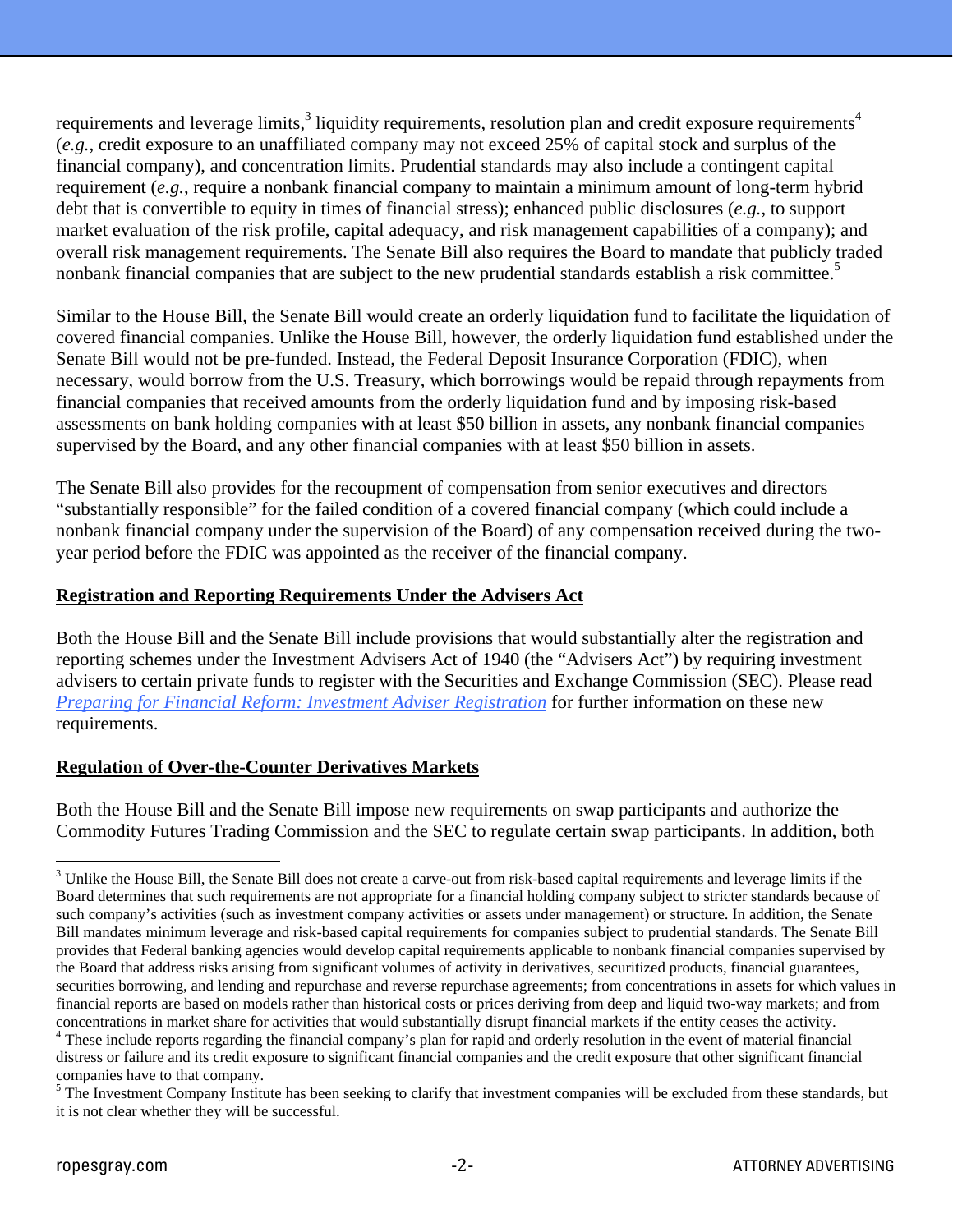the House Bill and the Senate Bill impose additional regulations on many derivative transactions. Please read *[Preparing for Financial Reform: Derivatives](http://www.ropesgray.com/files/upload/Derivatives.pdf)* for further information on these new requirements.

## **Credit Risk Retention**

Similar to the House Bill, the Senate Bill would require the adoption of regulations that would require any securitizer<sup>6</sup> of an asset-backed security to retain at least 5% of the credit risk on any asset-backed security transferred, sold, or conveyed. The portion of credit risk may be lower if certain underwriting standards are met by the originator<sup>7</sup> of the assets. The credit risk may be shared between the securitizer and the originator. The Senate Bill includes an exemption for asset-backed securities collateralized only by residential mortgages that satisfy underwriting standards to be determined by regulation. Depending on actual adopted regulations, investment companies, BDCs, and hedge funds that make or invest in loans (or could be considered originators of asset-based securities) could be affected by the House Bill provision.

#### **Short Sale Regulation**

Unlike the House Bill, which seeks to further regulate short sales of securities through reporting and notice requirements and the outlawing of manipulative short sales, the Senate Bill calls for a study on short selling on national securities exchanges and in over-the-counter markets. The study, to be conducted by the SEC's Division of Risk, Strategy, and Financial Innovation, would pay particular attention to the impact of the SEC's recent rule changes and the incidence of (1) the failure to deliver shares sold short; or (2) the delivery of shares on the fourth day following the short sale transaction. The report, along with any recommendations for market improvements, is due to the Senate Committee on Banking, Housing, and Urban Affairs and the House Committee of Financial Services within two years after the bill becomes law.

#### **Effects of FDIC Receivership**

Both bills include provisions that could impact recovery in the event of an insolvency of derivatives or other trading counterparties when certain financial companies are placed in FDIC receivership. As receiver, the FDIC would have many of the powers currently held by the FDIC in a bank receivership, such as the power to transfer the assets or liabilities of the insolvent company, including certain financial contracts, such as securities lending agreements and derivatives agreements. An investment company, BDC, hedge fund, or investment adviser that is a party to such a contract could not object to such transfer or terminate the agreement because of the appointment of a receiver or the insolvency or financial condition of the financial company until 5 p.m. ET the business day (House Bill) or the third business day (Senate Bill) following the appointment of the receiver or after notice that the contract has been transferred. However, the Senate Bill, unlike the House Bill, would not limit the claims of secured creditors of financial institutions subject to an FDIC receivership.

#### **Adoption of Fiduciary Standards for Brokers and Dealers**

Unlike the House Bill, which would require the SEC to promulgate rules creating fiduciary standards for broker-dealers, the Senate Bill requires the SEC to study the effectiveness of legal/regulatory standards of care

 $6$  A "securitizer" is either an issuer of an asset-backed security or a person who organizes and initiates an asset-backed securities transaction by selling or transferring assets to the issuer.

 $<sup>7</sup>$  An "originator" is a person who through the extension of credit creates a financial asset that collateralizes an asset-backed security</sup> and who sells the financial asset to a securitizer.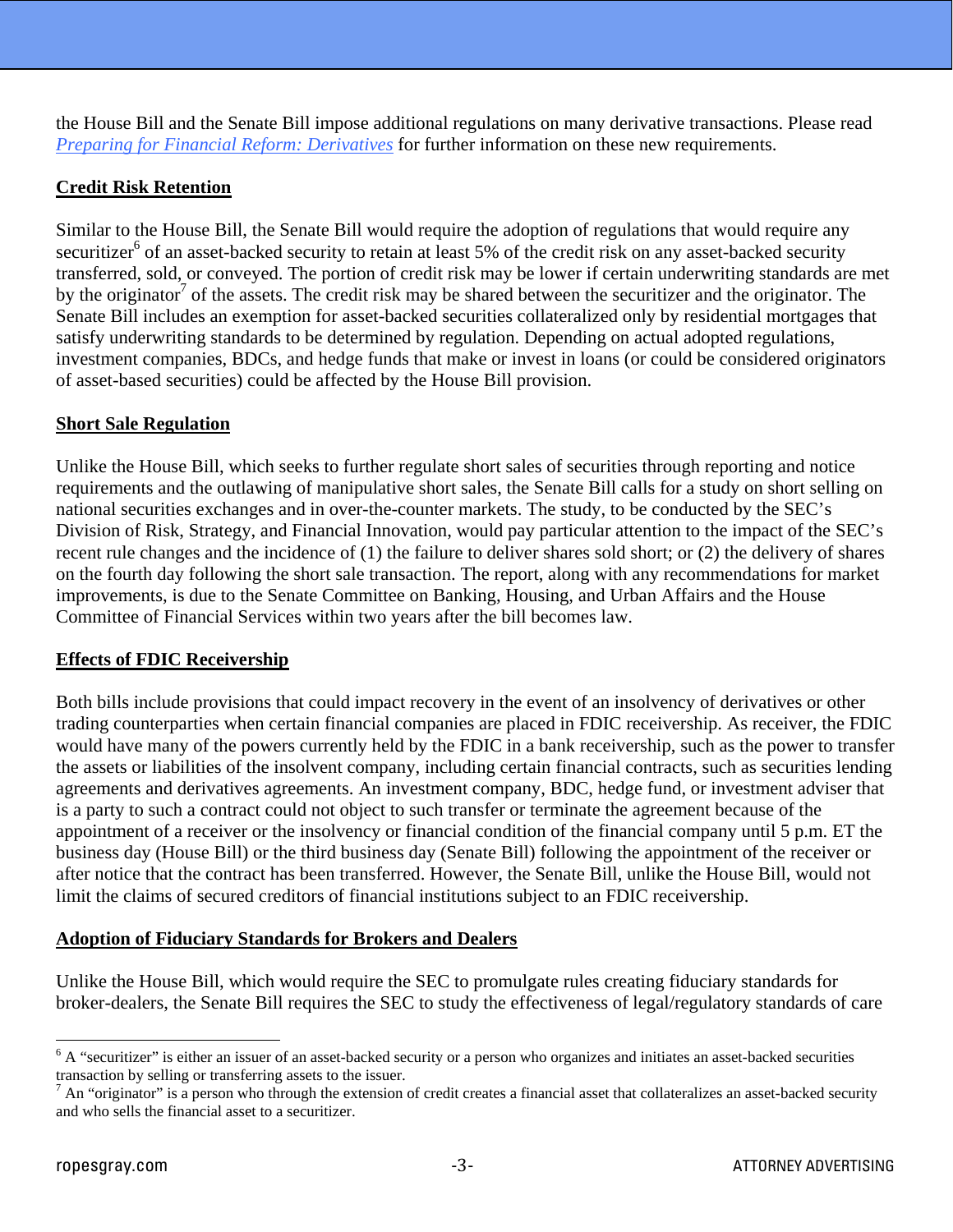for broker-dealers to determine whether there are legal/regulatory gaps in the protection of retail customers. Although the Senate Bill does not establish a general fiduciary standard for broker-dealers, it holds swap dealers and security-based swap dealers to a fiduciary standard in certain derivatives transactions. Please read *[Preparing for Financial Reform: Derivatives](http://www.ropesgray.com/files/upload/Derivatives.pdf)* for further information on these new requirements.

# **Corporate Governance**

The Senate Bill would require that directors be elected by a majority of votes cast in an uncontested election for issuers registered under the Securities Exchange Act of 1934 (the "Securities Exchange Act"). If a director receives less than a majority vote in an uncontested election, the director would be required to submit his or her resignation. The board could accept the resignation of the director or, with unanimous vote, reject the resignation and publicly disclose the specific reasons that the board chose not to accept the resignation and that the decision was in the best interests of the issuer and shareholders. In a contested election, if the number of director nominees exceeds the number of directors to be elected, directors would be elected by a plurality vote of shares represented at the meeting and entitled to vote.

The Senate Bill also amends the Securities Exchange Act to require national securities exchanges to adopt rules to prohibit brokers from voting shares without shareholder instructions with respect to director elections, executive compensation, or any other significant matter (as determined by the SEC, by rule).<sup>8</sup> Please read *[Preparing for Financial Reform: Banking, Corporate Governance and Executive Compensation](http://www.ropesgray.com/files/upload/BankingCorporateGovernance.pdf)* for further information on these requirements and other requirements relating to executive compensation.

## **Miscellaneous Provisions**

- *Establishment of Risk Management Standards*. The Senate Bill would consider investment companies, broker-dealers, and investment advisers "financial institutions" under the *Payment, Clearing and Settlement Supervision Act of 2010*, which would require the Board, in consultation with the Council, to prescribe risk management standards governing payment, clearing, and settlement activities of designated financial market utilities and the conduct of systemically important activities by financial institutions.
- *Fees*. The Senate Bill would permit the Board to assess fees on nonbank financial companies supervised by the Board, as discussed above under *Provisions Intended to Maintain Financial Stability*. Fees would also be assessed on such companies to fund the Financial Research Fund (under the Office of Financial Research).
- *Limits Proprietary Trading and Sponsorships and Investments in Hedge Funds/Private Equity Funds*. The Senate Bill would prohibit insured depository institutions, their control companies, bank holding companies, and any subsidiaries ("banking organizations") from proprietary trading (investments in obligations of the United States, certain government-sponsored enterprises, or any state are excepted) and certain sponsorships and investments in a hedge fund or private equity fund. Further, banking organizations that serve (directly or indirectly) as investment manager/adviser to a hedge fund or private equity fund would be prohibited from entering into "covered transactions" (as defined in Section 23A of the Federal Reserve Act, which would include, for example, a loan or extension of credit to an affiliate or a purchase of or an investment in securities issued by an affiliate) with such a fund. Additional capital

 $8$  New York Stock Exchange Rule 452 was recently amended to similarly limit broker discretionary voting in director elections.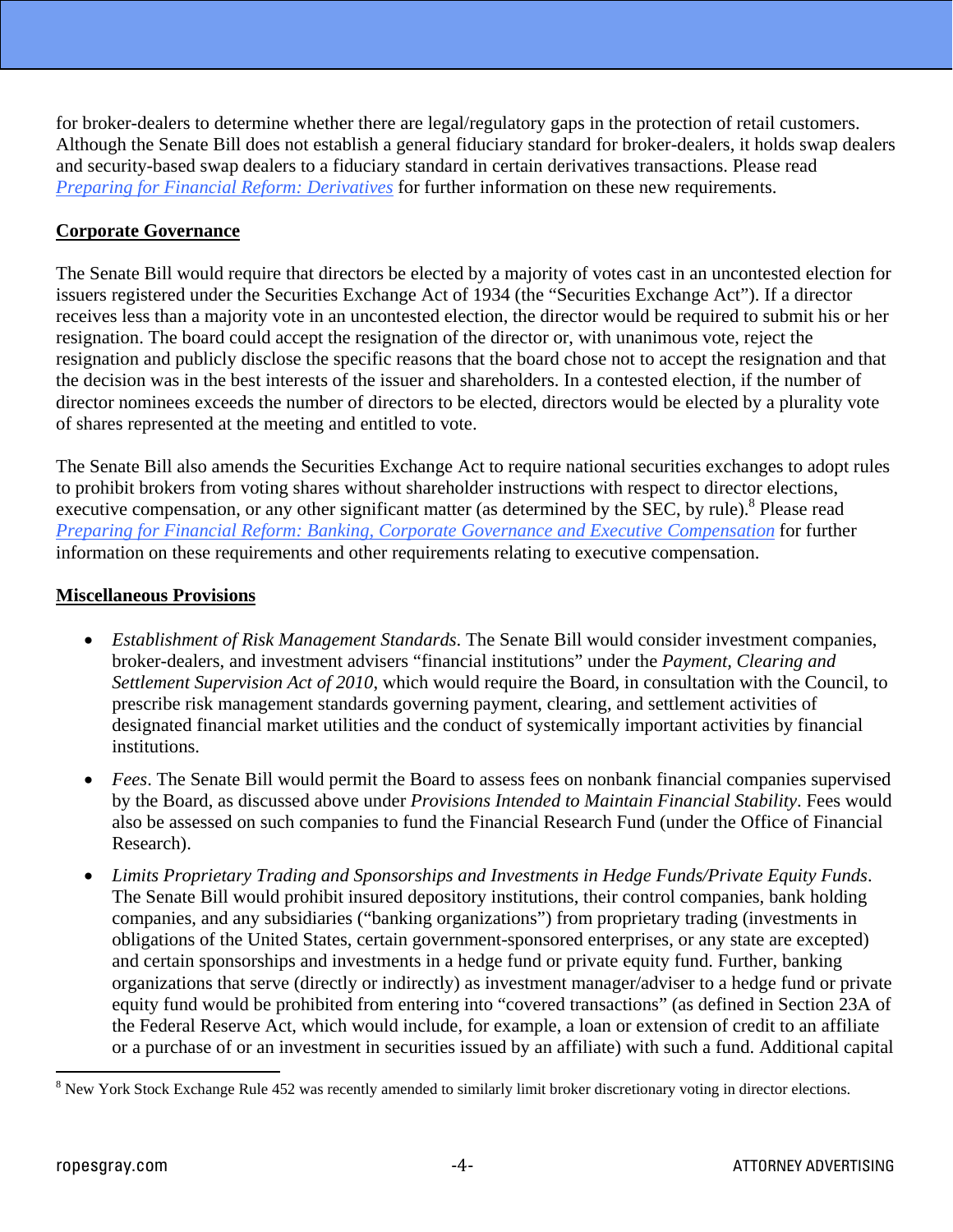requirements and quantitative limits would be placed on financial companies supervised by the Board (as noted above under *Provisions Intended to Maintain Financial Stability*) that engage in proprietary trading or sponsor and invest in hedge funds and private equity funds.

- *Removal of Credit Ratings References*. The Senate Bill would remove statutory references to credit ratings (similar to the House Bill) by amending Federal statutes, including the Investment Company Act of 1940 (the "Investment Company Act") and the Securities Exchange Act. References to investment grade ratings in these and other Acts by nationally recognized statistical ratings organizations (NRSROs) would be eliminated and replaced with standards of credit-worthiness as determined by the SEC (or other comparable regulatory agencies). Although the Senate Bill would remove statutory references, unlike the House Bill, it would not also require applicable Federal agencies to remove references to credit ratings in their regulations, although the agencies could do so on their own accord.
- *Regulation of NRSROs*. The Senate Bill would create a new Office of Credit Ratings within the SEC, which would regulate NRSROs. NRSROs would be required to have a board of directors that meets certain independence requirements, create internal controls and publicly disclose information on initial, and subsequent changes to, credit ratings.
- *Establishment of Credit Rating Agency to Provide Initial Credit Ratings for Structured Finance Products*. The Senate Bill would create a self-regulatory organization, the Credit Rating Agency Board (the "Credit Rating Board"). Issuers would no longer be able to request initial credit ratings for structured financial products directly from NRSROs.<sup>9</sup> Instead, all issuer requests for an initial credit rating for a structured finance product would be made to the Credit Rating Board, and the Credit Rating Board would select a qualified NRSRO (from a group of NRSROs that submits applications to the Credit Rating Board) to provide the initial credit rating to the issuer. The Credit Rating Board would be initially composed of an odd number of members selected from the industry (including at least one member who is an issuer industry representative and one representative of the credit rating agency industry) who would be appointed for an initial four-year term.
- *Study on Mutual Fund Advertising*. The Senate Bill would require a study on mutual fund advertising by the Comptroller General to identify existing and proposed regulatory requirements for open-end mutual fund advertisements, current marketing practices for sales of open-end mutual fund shares, and impacts of such advertising on consumers. The study would be required to identify recommendations intended to improve investor protections. A report detailing the results of the study would be due to the Senate Committee on Banking, Housing, and Urban Affairs and to the House Committee on Financial Services within one year after the bill becomes law.
- *Broker-Dealer Disclosure to Retail Investors Prior to Purchase*. Similar to the House Bill, the Senate Bill would amend the Securities Exchange Act to permit the SEC to issue rules designating documents or information that a broker or dealer would be required to provide to a retail investor prior to the purchase of an investment product (including investment company shares) or service. Any documents or information required would be in a summary form and contain information about investment objectives, strategies, costs and risks, and any compensation or other financial incentive received by a broker or dealer in connection with the purchase of retail investment products.

<sup>&</sup>lt;sup>9</sup> Under the Senate Bill, structured finance products include any asset-backed security and any structured product based on an assetbacked security, and the SEC would further define and expand this definition by rule as necessary.